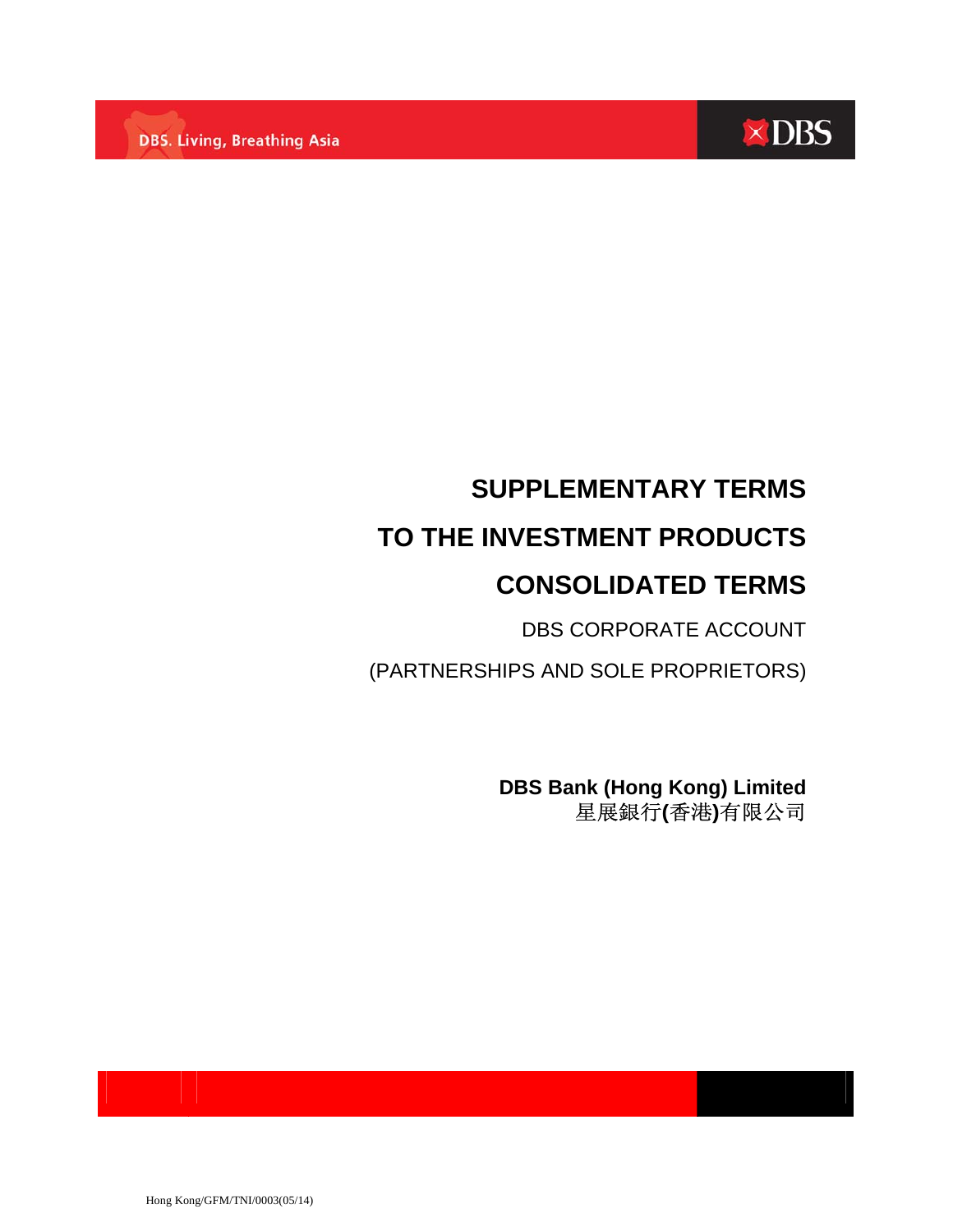### **TABLE OF CONTENTS**

Page

## Clause

#### $1.$  $2.$ 3. 4.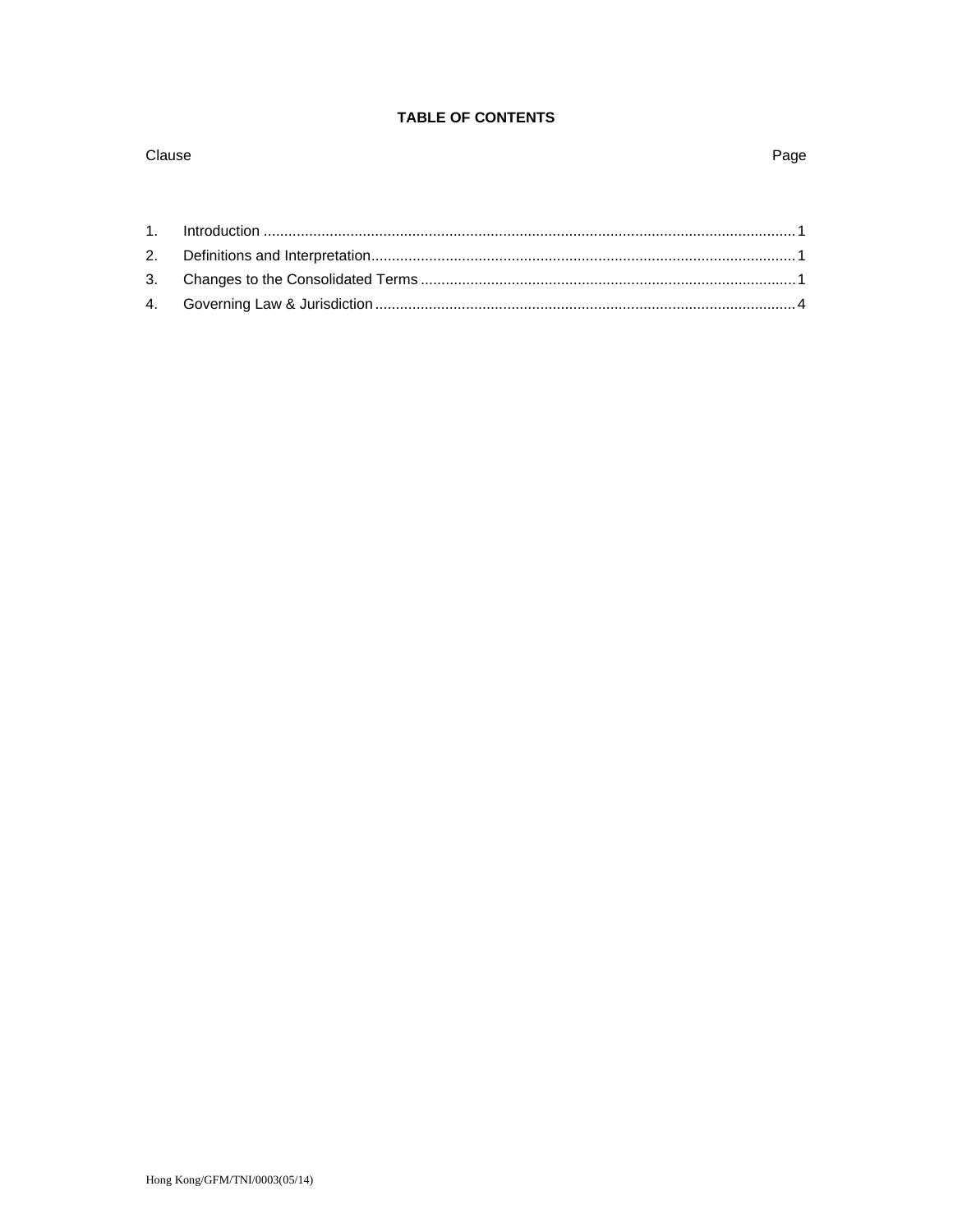#### **DBS BANK (HONG KONG) LIMITED**

#### 星展銀行**(**香港**)**有限公司

#### 1. **INTRODUCTION**

- 1.1 These supplementary terms ("**Supplementary Terms**") supplement and are to be read together with the Investment Products Consolidated Terms – DBS Corporate Account ("**Consolidated Terms**") (the Supplementary Terms together with the Consolidated Terms, the "**Partnership and Sole Proprietor Terms**"). The Partnership and Sole Proprietor Terms are applicable only to a Customer in respect of any of his Investment Accounts opened or maintained with DBS and/or Investment Products or services subscribed by such Customer, in each case pursuant to the Consolidated Terms.
- 1.2 If you are a Partnership or a Sole Proprietor (as defined below), the Supplementary Terms apply to you in conjunction with the Consolidated Terms. You must read both the Supplementary Terms and the Consolidated Terms. You also acknowledge that with respect to any investment products subscribed by you or any Transactions entered into by you pursuant to the Consolidated Terms, you agree to be treated as a corporate customer and any course of dealings between you and DBS will follow the processes and standards applicable to corporate customers as prescribed by DBS from time to time, and not those applicable to retail customers.
- 1.3 If there is any inconsistency between the Consolidated Terms and the Supplementary Terms, the Supplementary Terms prevail.
- 1.4 Clause 3 of the Supplementary Terms sets out the changes which apply to the Consolidated Terms if you are a Partnership or a Sole Proprietor.

#### 2. **DEFINITIONS AND INTERPRETATION**

- 2.1 Unless otherwise defined in the Supplementary Terms, the capitalised terms used in the Supplementary Terms have the same meaning given to them in the Consolidated Terms.
- 2.2 In the Supplementary Terms, unless the context otherwise requires:
	- (a) "**Customer**" means the person or persons named as the Customer in the Customer Agreement and/or the Application Form, and includes a company, an unincorporated body (such as a Partnership) and an individual and any executor, personal representative or lawful successor of any such person and, where the context permits, any Authorized Person.
	- (b) "**Partner**" means any member of a Partnership.
	- (c) "**Partnership**" means a relation which subsists between persons carrying on a business in common with a view of profit.
	- (d) "**Sole Proprietor**" means an individual who holds either a business registration certificate issued by the Inland Revenue Department of the government of Hong Kong or an analogous certificate or document issued by any governmental or official authority in any jurisdiction in a form acceptable by DBS in its sole discretion.
- 2.3 Any reference in the Consolidated Terms to a 'winding up' or 'liquidation' shall be construed to include a bankruptcy.

#### 3. **CHANGES TO THE CONSOLIDATED TERMS**

3.1 In Clause 2 (*Definitions and interpretation*) of "Introduction, definitions and interpretation" of the Consolidated Terms paragraph (2)(f) is replaced with the following:

> "(f) *references to a 'person' shall include a corporate organisation, a corporate trustee acting on behalf of a trust, an individual, a firm, a company, a corporation, an unincorporated body (such as a Partnership) and a Partner acting on behalf of a Partnership and shall also include that person's representatives and anyone authorised to take over the legal rights of that person*.".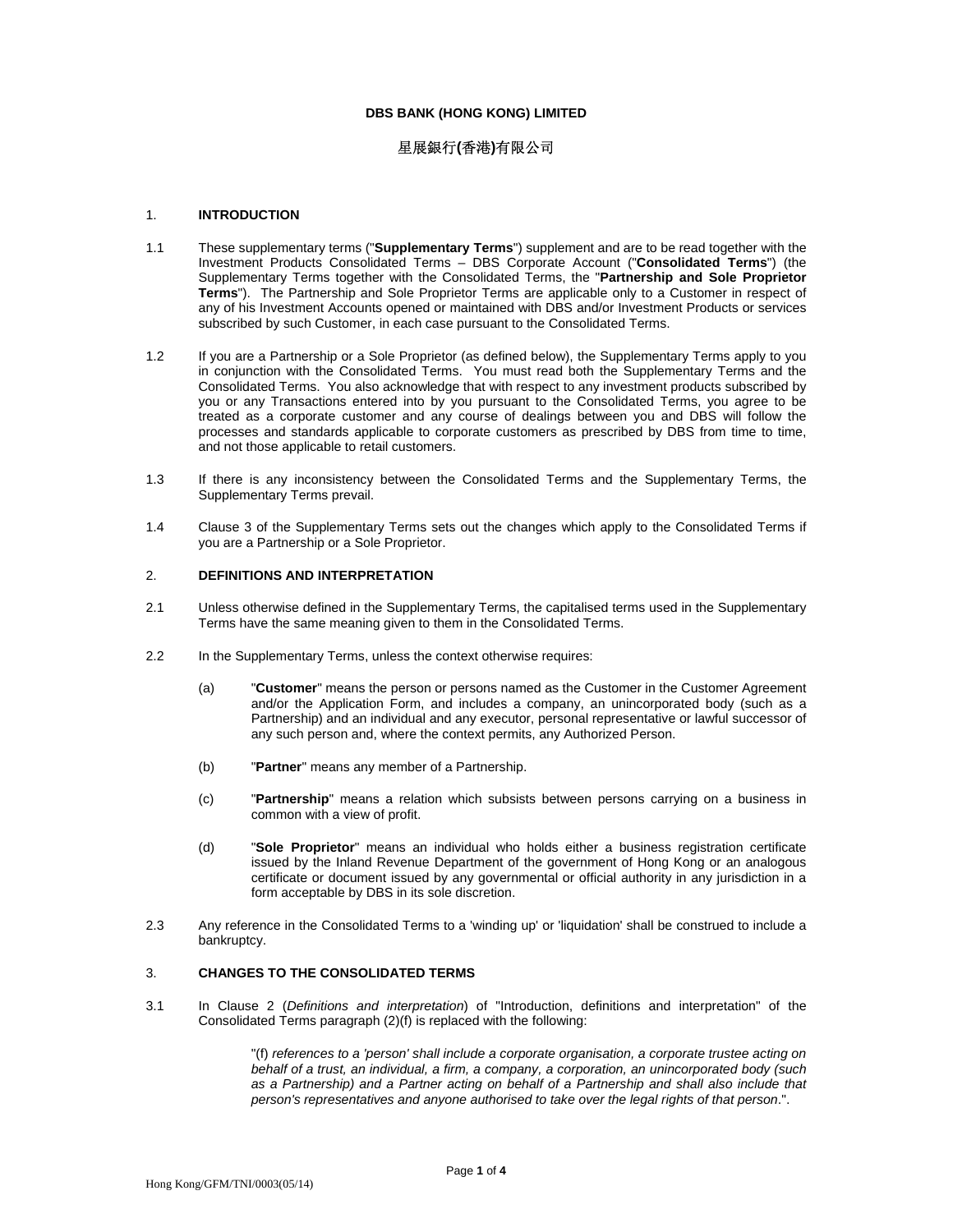- 3.2 In relation to Clause 2 (*Eligibility of Customers*) of Section A of the Consolidated Terms:
	- 3.2.1 Clause 2(1) does not apply to a Sole Proprietor or to a Partnership all of whose members are individuals.
	- 3.2.2 The following sub-clauses are included after Clause 2(1):

"*(1A) If you are a natural person, you must be aged 18 years or above, of sound mind and have capacity to enter into the Customer Agreement.*

*(1B) If you are a Partnership, each Partner either (a) (where such Partner is a natural person) must be of full age, sound mind and must have capacity to enter into the Customer Agreement or (b) (where such Partner is a company or corporation) must be duly organized and validly existing under the laws of the jurisdiction of its organization or incorporation and, if relevant under such laws, in good standing.*".

- 3.3 In relation to Clause 5 (*Customer representations and warranties*) of section A of the Consolidated Terms:
	- 3.3.1 Clause 5(1)(b) does not apply to a Sole Proprietor or to a Partnership all of whose members are individuals.
	- 3.3.2 The following paragraph (applicable to a Sole Proprietor) is included after Clause 5(1)(p):

"*(q) (if you are a natural person) you are aged 18 years or above, of sound mind and have capacity to enter into the Customer Agreement.*".

3.3.3 The following sub-clause (applicable to a Partnership) is included after Clause 5(1):

"*(1A) If you are a Partnership, (in addition to the Partnership's representations, warranties and undertakings) each Partner represents, warrants and undertakes to DBS that, as of the date of accepting these Partnership and Sole Proprietor Terms and as of each time a Transaction is entered into:* 

*Each Partner either (a) (where such Partner is a natural person) is of full age and sound mind and has capacity to enter into the Customer Agreement or (b)(where such Partner is a company or corporation) is duly organised and validly existing under the laws of the jurisdiction of its organisation or incorporation and, if relevant under such laws, in good standing.*".

- 3.4 In Clause 8 (*Customer's indemnity*) of section A of the Consolidated Terms "you" includes both the Partnership and each Partner.
- 3.5 In relation to Clause 9 (*Joint accounts joint and several liability*) of section A of the Consolidated Terms:
	- 3.5.1 The following paragraph (applicable to a Partnership) is included after Clause 9(1)(e):

"*(ee) if the Customer is a Partnership, the expression "Customer" shall include each Partner.*".

3.5.2 The following sub-clauses (applicable to a Partnership) are included after Clause 9(2):

"*(3) Each Partner waives any right he/she/it may have of first requiring DBS to proceed against or enforce any other rights or security or claim payment from any person before claiming against such Partner. This waiver applies irrespective of any law or any provision of the Customer Agreement to the contrary.*

*(4) Until all amounts which may be or become payable by the Partnership under or in connection with the Customer Agreement have been irrevocably paid in full, DBS may refrain from applying or enforcing any other moneys, security or rights held or received by DBS in respect of those amounts, or apply and enforce the same in such manner and order as it sees fit (whether against those amounts or otherwise).*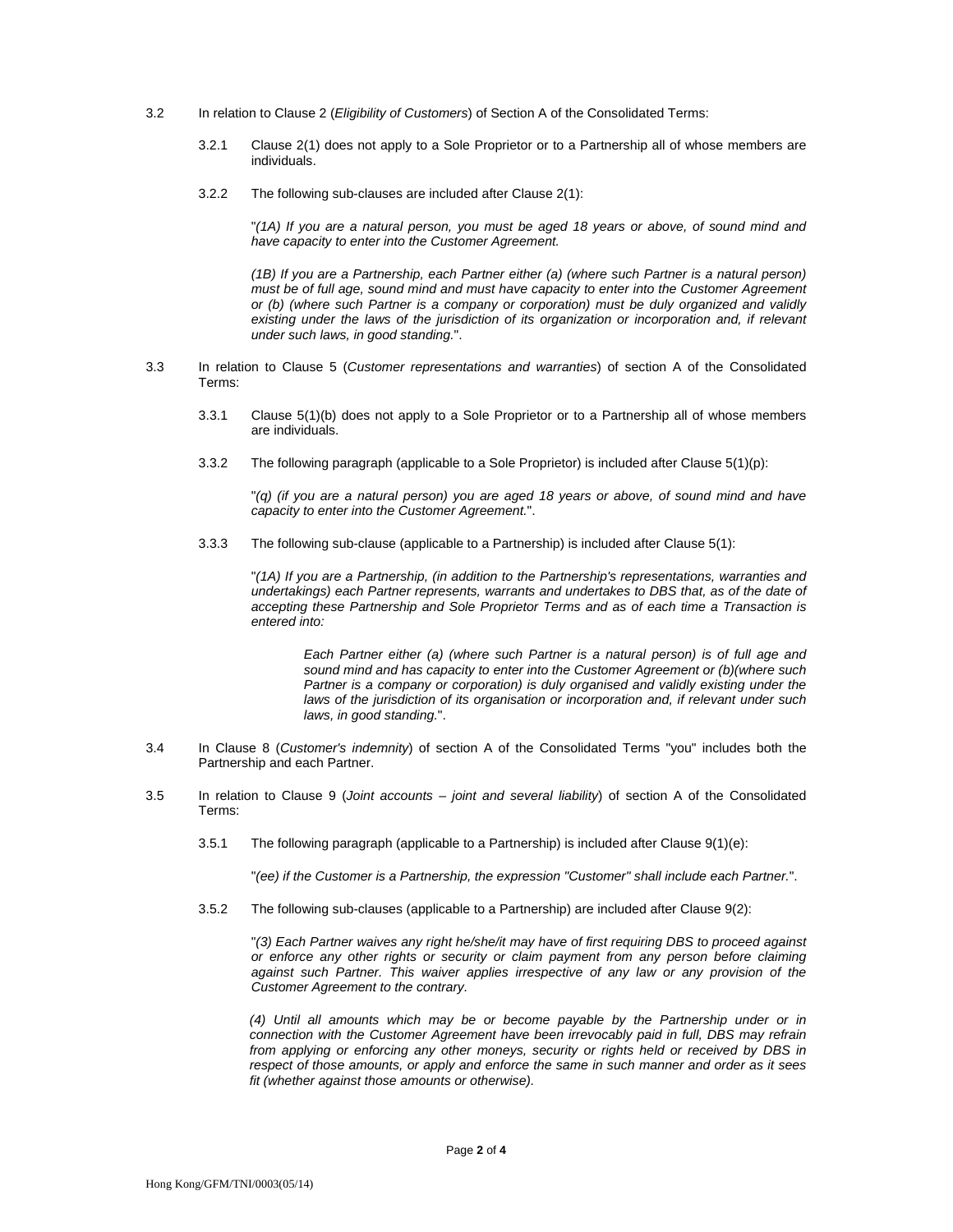*(5) Until all amounts which may be or become payable by the Partnership under the Customer Agreement have been irrevocably paid in full no Partner will exercise or otherwise enjoy the benefit of any right which he/she/it may have by reason of performance by his/her/its obligations:* 

- *(a) to be indemnified by the Partnership;*
- *(b) to claim any contribution from any other Partner or person for the obligations of the Partnership under the Customer Agreement; or*
- *(c) to take the benefit (in whole or in part and whether by way of subrogation or otherwise) of any rights of DBS under the Customer Agreement.*

*(6) If, contrary to Clause 9(5), any Partner receives any benefit, payment or distribution in relation to any such right, he/she/it shall hold that benefit, payment or distribution (or so much of it as may be necessary to enable all amounts which may be or become payable to DBS by the Partnership and/or any Partner under or in connection with the Customer Agreement to be*  paid in full) on trust for DBS, and shall promptly pay or transfer the same to DBS or as it may *direct for application in accordance with the foregoing provisions of this Clause 9.*".

3.6 The following sub-clause (applicable to a Partnership) is included after sub-clause 21(3) of Clause 21 (*Notices and Communications*) of Section A of the Consolidated Terms:

> "*(4) Each Partner acknowledges and accepts that any notice or communication received or deemed to be received by any other Partner in the Partnership for the purposes of the Customer Agreement shall be deemed, for the purposes of the Customer Agreement, to have been received by each Partner in the Partnership*.".

3.7 The following sentence (applicable to a Partnership) is included at the end of Clause 22 (*Binding effect*) of section A of the Consolidated Terms:

> "*If the Customer is a Partnership, DBS shall be entitled to treat each Partner in the Partnership as having power and authority to carry on the business of the Partnership and to deal with its*  assets notwithstanding the death of any partner, any change of the partners or any partner *becoming bankrupt and/or insolvent. Each Partner shall have joint and several liability.*".

3.8 The following clause (applicable to a Sole Proprietor) is included after Clause 22 (*Binding effect*) of section A of the Consolidated Terms:

#### "*Clause 22A (Death)*

*22A. If a Customer is a natural person, upon the death of the Customer:* 

*(a) DBS may in its sole and absolute discretion terminate any outstanding Transaction and terminate the provision of any Service;* 

*(b) all rights in and to the Investment Account or Investment Product shall automatically pass and be vested in the Customer's personal representative(s) who shall be liable to DBS for all charges, obligations and liabilities of all Investment Accounts or Investment Products of the Customer. Subject to any applicable legal obligations, DBS shall hold any credit balance on such Investment Account and any other assets, property and documents held with DBS to the order of the Customer's personal representative(s) and may release the same (without any liability or obligation) in accordance with the written instructions of any such personal representative(s); and* 

*(c) the Partnership and Sole Proprietor Terms shall be binding on and enforceable against the heirs, personal representatives, executors and successor in title of the Customer and be binding on and enforceable by the successors in title and assigns of DBS.*".